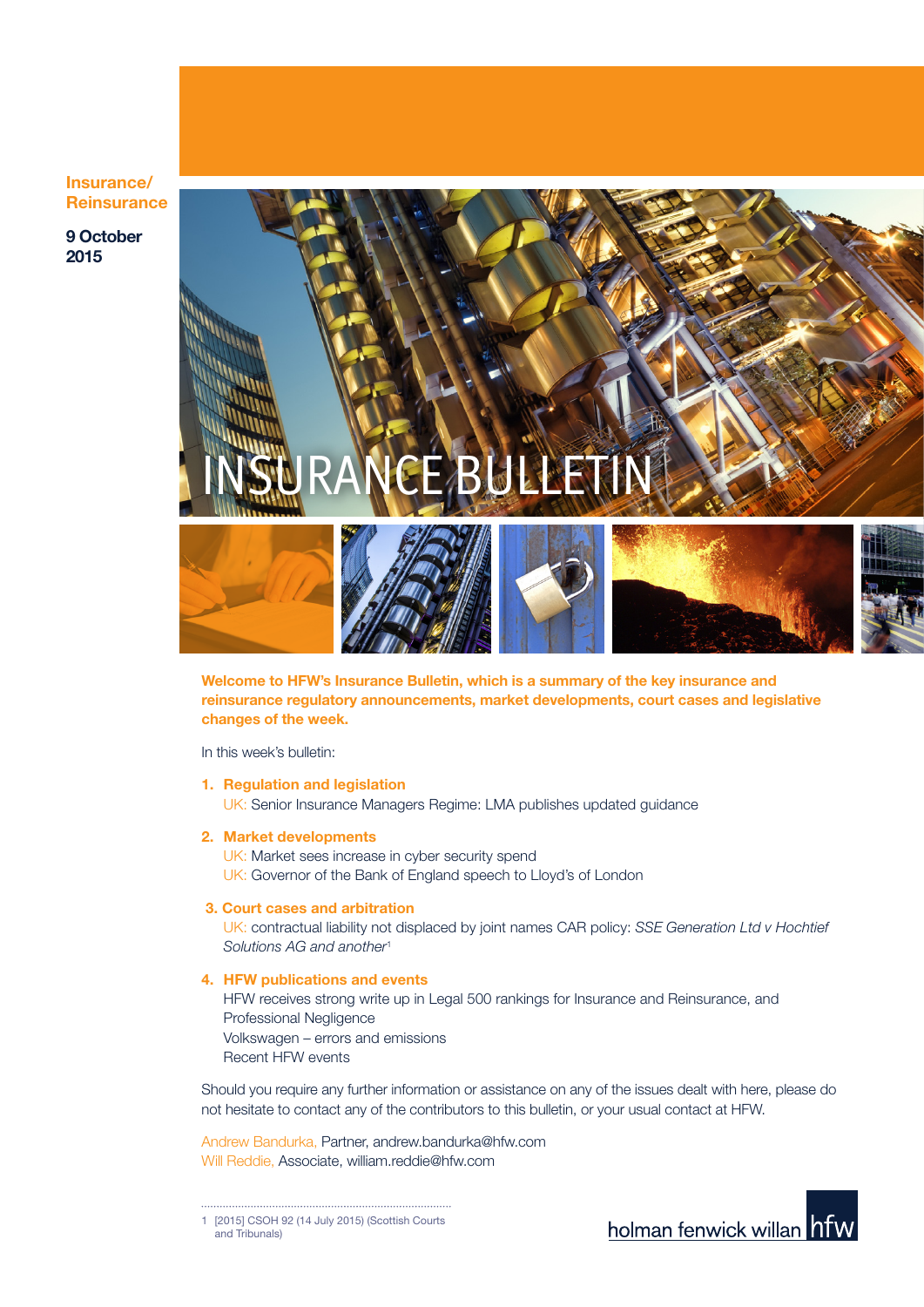

### **hfw 1. Requlation and legislation**

UK: Senior Insurance Managers Regime: LMA publishes updated guidance

On 25 September 2015, the Lloyd's Market Association (LMA) published an updated version of its guidance for managing agents on the Senior Insurance Managers Regime (SIMR). The purpose of the guidance is to provide a summary of the possible implications of SIMR on managing agencies' governance structures and required regulatory approvals.

SIMR is designed to cover those individuals who either effectively run the business or who have responsibility for important or critical areas of the business. SIMR applies to individuals holding a Senior Insurance Management Function, those deemed to be Key Function Holders, and those working within key functions. In respect of individuals holding a Senior Insurance Management Function, a regulatory pre-approval process will operate and the firm will have to provide the PRA with relevant information regarding the individual, including their skills and expertise, roles and responsibilities, and fitness and propriety. The PRA has identified a list of 'prescribed responsibilities' which all firms are required to allocate to one or more individuals who have been approved for a controlled function. Such responsibilities include ensuring that the firm has complied with its obligations to satisfy itself that every person who performs a key function is a fit and proper person, leading the development of the firm's culture and standards in relation to the carrying on of its business and the behaviours of its staff, and production and integrity of the firm's financial information and its regulatory reporting.



Under the new regime, it will be mandatory for a firm to compile and maintain a 'Governance Map', which must record the positions of those that effectively run the firm, the key functions within the firm, and the names of the individuals in each of those positions or with responsibility for a key function.

CIARA JACKSON, ASSOCIATE

Key functions must, as a minimum, include the risk management function, the actuarial function, the internal audit function and the compliance function, although key functions are not restricted to these four categories. There will be no regulatory preapproval requirement for Key Function Holders, although the PRA will require notification of anyone performing such a role and will expect the firm to provide relevant information. Key Function Holders are expected to be fit and proper, and firms should review their internal processes and give consideration as to how they might evidence to the regulator that they had taken "reasonable steps" in the performance of such roles.

With regard to individuals working within key functions, there will be no regulatory pre-approval requirements or notification requirements (other than for Key Function Holders). However, where Key Function Holders delegate significant responsibility to individuals, it is expected that such individuals will be fit and proper to carry out the role and will adhere to certain conduct standards.

It will be the firm's obligation to demonstrate the fitness and propriety of all individuals who fall within the scope of the new regime. At the outset, consideration must be given to factors such as an individual's personal characteristics, their level of competence, knowledge and experience, their qualifications and their training. Consideration must also be given to business conduct and compliance with conduct standards on an ongoing basis. It will be the responsibility of the individual managing agents to decide how fitness and propriety is assessed. The PRA has, however, issued conduct requirements which include acting with integrity, acting with due skill, care and diligence, being open and cooperative with the regulators, taking reasonable steps to ensure that the business of the firm for which you are responsible, and taking reasonable steps to ensure that the business of the firm for which you are responsible complies with the relevant requirements and standards of the regulatory system.

Under the new regime, it will be mandatory for a firm to compile and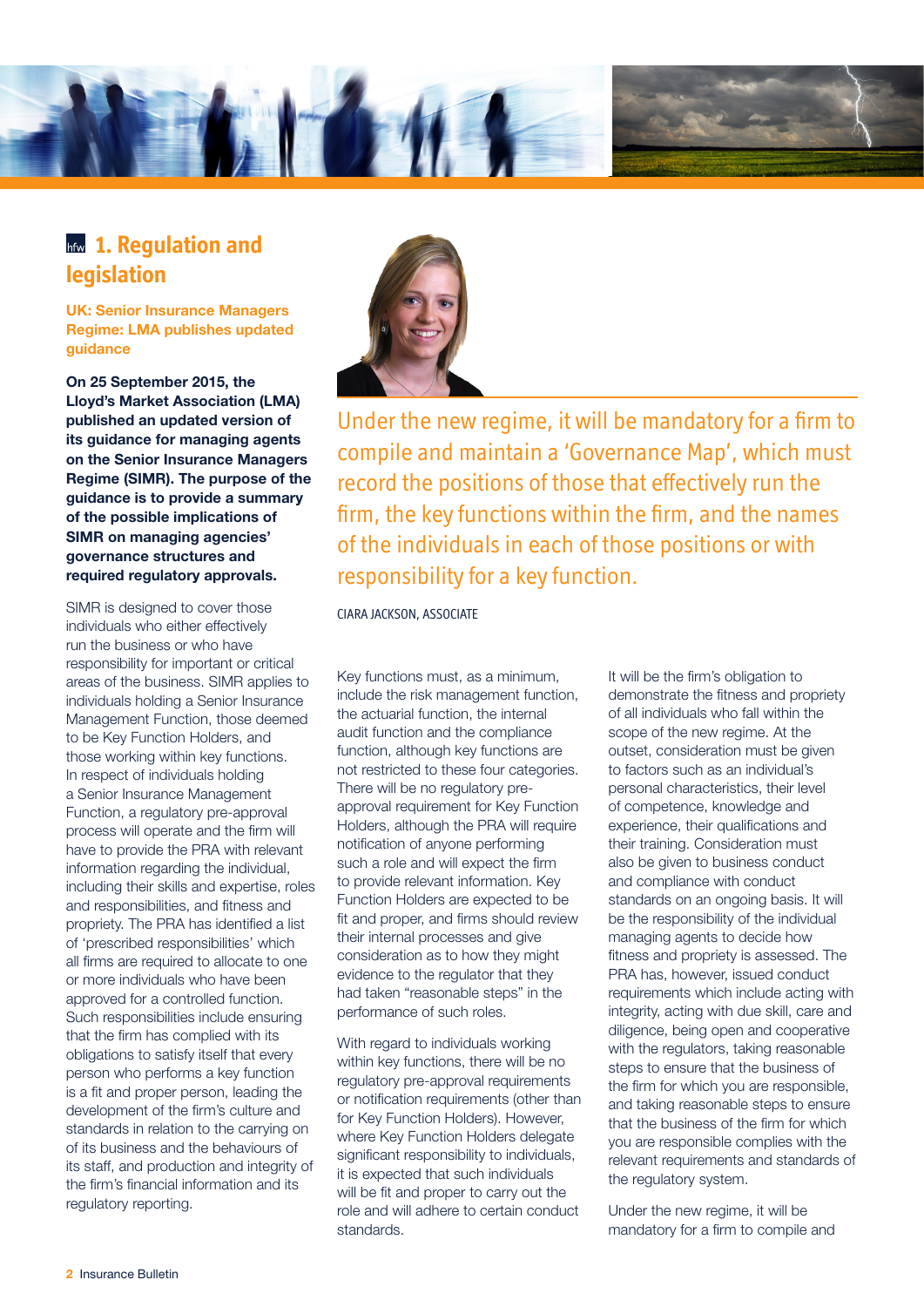

maintain a 'Governance Map', which must record the positions of those that effectively run the firm, the key functions within the firm, and the names of the individuals in each of those positions or with responsibility for a key function. The 'Governance Map' should also record the allocation of significant management responsibilities and reporting lines for each of these senior persons within the firm, and define the matters reserved for the Board.

In preparation for the new regime, the LMA suggests that managing agents should consider taking certain steps:

- **n** Review governance arrangements.
- **n** Assign Senior Insurance Management Functions.
- **n** Assign prescribed responsibilities to such individuals.
- $\blacksquare$  Identify current approved persons who can be grandfathered, such as individuals who are currently approved under the pre-SIMR regime and who can move to a controlled function under the new regime without applying for fresh approval.
- Review relevant job descriptions.
- Create a 'Governance Map'.
- **n** Review governance processes.
- $\blacksquare$  Raise awareness of the reasonable expectations of regulators and the importance of consistent and accurate record keeping.

For more information, please contact Ciara Jackson, Associate, on +44 (0)20 7264 8423, or ciara.jackson@hfw.com, or your usual contact at HFW.

### **2. Market developments**

#### UK: Market sees increase in cyber security spend

The risk of cyber threat and cyber losses has long been on the rise and, as a result, the market is seeing an increase in the spend by UK insurers on cyber security. According to a survey carried out by PWC and the Confederation of British Industry, 40% of UK insurers are expected to spend more on protecting their business against cyber threats in the coming year.

According to the survey, there has been a significant increase in the frequency with which incidents related to cyber security occur, and the research conducted by PWC suggests that the number of incidents to which companies are being exposed is rising. As a result, the market is seeing an increase in expenditure in the area of cyber risk management. An emphasis is being put on establishing the nature of the data held by companies, properly classifying the data, and protecting the data where necessary.

For more information, please contact Ciara Jackson, Associate, on +44 (0)20 7264 8423, or ciara.jackson@hfw.com, or your usual contact at HFW.

#### UK: Governor of the Bank of England speech to Lloyd's of London

The Governor of the Bank of England, Mark Carney, recently gave a speech<sup>1</sup> at Lloyd's of London covering the risks posed to financial stability by climate change. The speech focused on the current exposures, and lessons

#### that can be learnt from how the insurance industry assesses and responds to risks.

The speech acknowledged the growing consensus that climate change is unequivocal, and considered how the increase in weather-related events has affected the frequency and size of insurance claims. Physical, third party and transitional risks were identified, with a particular focus on transition risks - the financial risks which could result from the process of adjustment towards a lower-carbon economy. Carney highlighted how a carbon budget imposed on the natural resource and extraction sectors had the potential to render existing energy reserves "stranded" and unusable without expensive carbon capture technology. The exposure of UK investors, including insurance companies, to these shifts is potentially huge.

The impact of climate change on physical risks faced by insurers has affected the market. Notwithstanding insurers' capacity to model and adapt, their response can pose acute public policy problems, such as the unavailability of cover in some flood-prone parts of the Caribbean, resulting in collapse of property values and abandonment of entire neighbourhoods. Carney cited Flood Re, the publicly- backed UK insurer of flood risks as an example of how such issues have been addressed by government.

But what about third party liability risks mentioned? These arise where losses are suffered as a result of the effects of climate change and compensation is sought from others held responsible for damaging the environment, or not complying with regulations. Is there a real risk that liability policies such as public, D&O or professional liability insurance will be impacted?

In our view, it seems cases on climate change litigation have been most noticeable in the US, but as the speech

<sup>1</sup> [http://www.bankofengland.co.uk/publications/](http://www.bankofengland.co.uk/publications/Pages/speeches/2015/844.aspx) [Pages/speeches/2015/844.aspx](http://www.bankofengland.co.uk/publications/Pages/speeches/2015/844.aspx)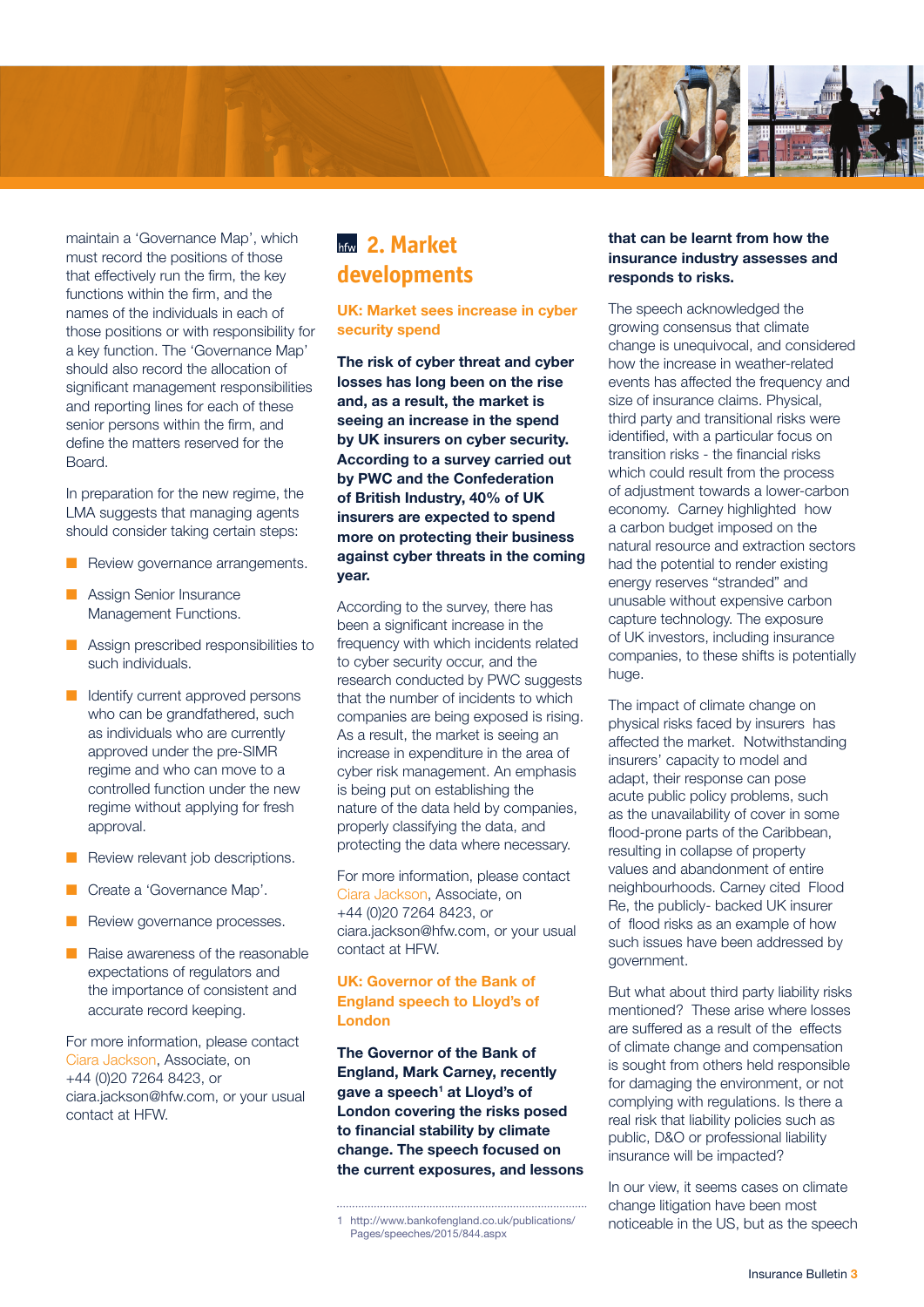



### ...it seems insurers and policyholders need not worry about such liability risks, yet.

#### THOMAS COOMBS, ASSOCIATE

accepts, these have been unsuccessful so far. It seems the US has been the focus for such private class actions, due to the lack of regulation in comparison to other jurisdictions. Claims have been based on nuisance, negligence, product liability, breach of fiduciary duty and even human rights (breach of Article 8(1), right to respect private and family life).

However, we would expect there are a host of difficulties with succeeding with such claims in English Courts which include for example, determining the appropriate court, lack of evidence and establishing a causal link. Due to these difficulties, and without US style rules for class actions (recent reform of group litigation in England is confined to competition law), it seems insurers and policyholders need not worry about a real impact from these liability risks, yet.

For more information, please contact Thomas Coombs, Associate, on +44 (0) 20 7264 8336, or thomas.coombs@hfw.com, or your usual contact at HFW.

### **bfw** 3. Court cases and **arbitration**

UK: Contractual liability not displaced by joint names CAR policy: *SSE Generation Ltd v Hochtief Solutions AG and another*<sup>1</sup>

This case, which was heard by the Outer House of the Scottish Court of Session, but which involved detailed consideration of the English authorities, arose out of a dispute between a power generation company, SSE Generation Ltd (S) and its contractor Hochtief Solutions AG (H) over the impact, if any, on the position as regards liability as between them of their joint names construction all risks policy (the policy). The court held that the parties' liability to each other was not displaced by a clause in the contract between them providing for such joint names insurance. Because the case turned on the interpretation of the commonly used NEC2 ECC form of contract, the case will be of particular interest to those involved in the engineering and construction industry, their insurers and their advisors.

The background to the dispute was the collapse of a major tunnel forming part of a new hydro-electric scheme which S had engaged H to construct. Disagreement arose between S and H as to which of them bore the risk of the collapse. Ultimately, S engaged a third party contractor to perform the necessary remedial works and pursued H for damages in breach of contract. H denied liability and counterclaimed for the profit which it would have made if it had been engaged to undertake the repairs – it being a term of the contract between S and H that S would be obliged to so instruct H in certain circumstances.

As part of its defence H argued that, in providing for joint names insurance, the parties had contractually excluded claims against one another for losses covered by the policy. In particular, the express waiver of subrogation rights in the policy demonstrated, so H argued, the parties' intention that they should not be able to claim against each other for the losses it covered. Against this, S argued that the wording of the policy was irrelevant to rights as between the parties, which were set out in the contract. There was nothing in the contract excluding claims for the losses covered by the policy and if anything the terms of the contract appeared to contemplate the possibility of such claims.

Having considered the English law authorities, the court concluded that the "thrust" of those authorities favoured joint names insurance displacing contractual liability. However, the court went on to say that care must be taken not to merge the law of insurance with the law of contractual interpretation, and that the primary focus in each case should be on the words used by the parties in the contract, set in their context.

On the wording of the contract between S and H, the court concluded that the parties' intention had not been for the provision for joint names insurance to displace the parties' liability to each other under the contract. This was largely due to the fact that the contract included a clause expressly providing for the liability of the parties to one another, and nothing in the policy suggested that the intention was for this to be overridden by the clause providing for joint names insurance. The court also placed reliance upon the fact that certain express waivers, for example of subrogation rights against directors and employees, were provided for in the contract, concluding that one would expect a much more significant waiver of the kind argued for by H to be set out in similarly express terms.

```
1 [2015] CSOH 92 (14 July 2015) (Scottish Courts and Tribunals)
```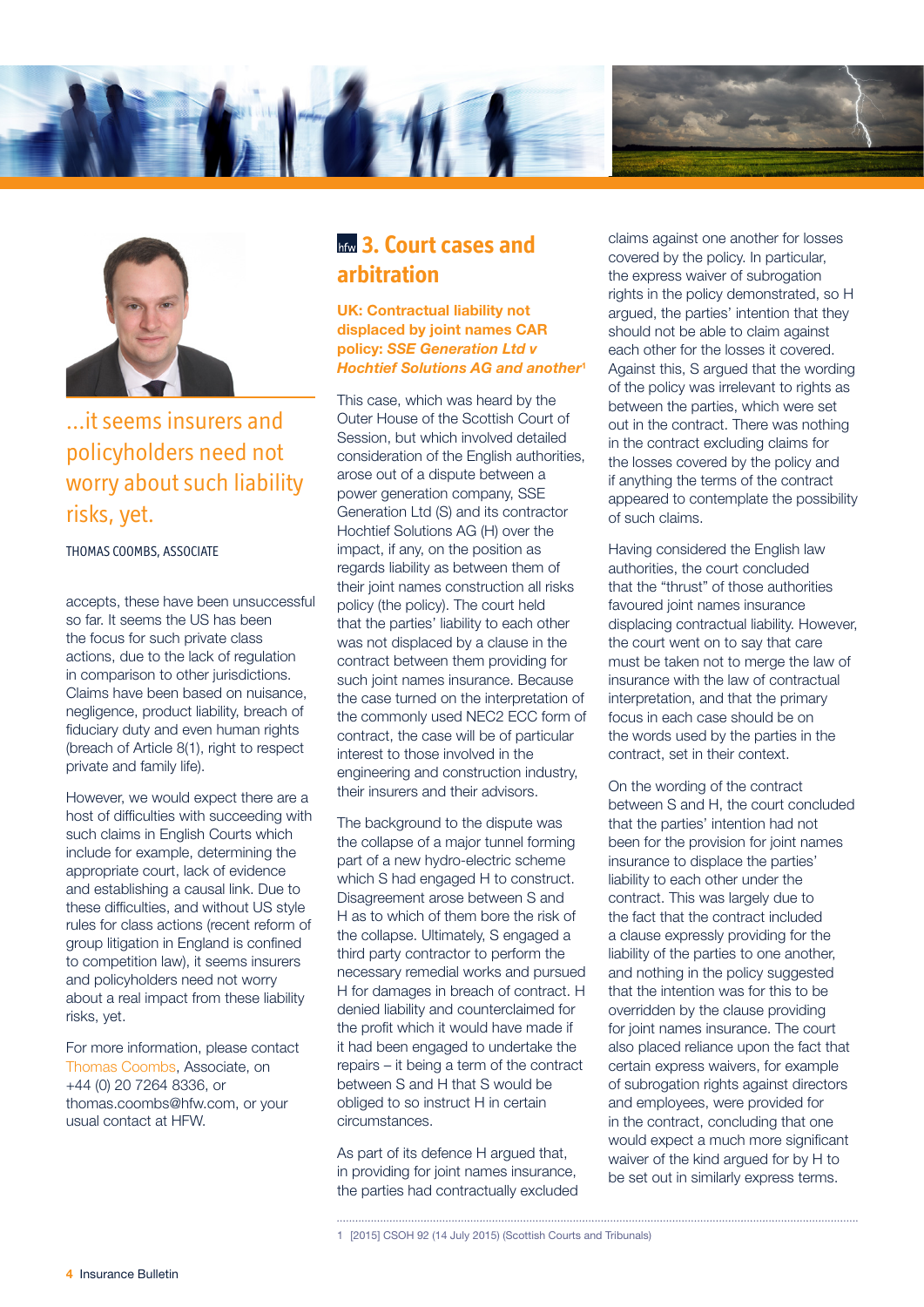



Having considered the English law authorities, the court concluded that the "thrust" of those authorities favoured joint names insurance displacing contractual liability.

#### BEN ATKINSON, ASSOCIATE

Whilst the case ultimately turned on its facts and in particular upon the particular contractual wording agreed between S and H, it is likely to be of wider application because S and H had contracted on the commonly used NEC2 ECC form. The case also provides a useful analysis of the case law in this area and an important reminder that, in the words of the court, "this is a difficult area of the law".

For more information, please contact Ben Atkinson, Associate, on +44 (0)20 7264 8238, or ben.atkinson@hfw.com, or your usual contact at HFW.

## **hfw** 4. HFW news, **publications and events**

HFW receives strong write up in Legal 500 rankings for Insurance and Reinsurance, and Professional **Negligence** 

Legal 500 recently published their rankings for 2015, and HFW received a strong write up for insurance and reinsurance. For Insurance and Reinsurance Litigation, we are noted to have *'particular strength in the Lloyd's and reinsurance markets, supplemented by solid experience in the shipping, aviation, international trade and logistics sectors'*. The write up also stated that *"Group head Paul Wordley focuses on natural resource and energy-related disputes, Andrew Bandurka specialises in insurance, reinsurance and professional indemnity claims, and Costas Frangeskides handles high-value claims arising from reinsurance disputes, legacy and run-off business. Since going to press, Christopher Cardona arrived from Chadbourne & Parke LLP."* Andrew Bandurka is listed as a leading individual.

Within the editorial for Corporate and Regulatory, we are described as providing *'high-quality, prompt and relevant'* advice to our diverse client base. The editorial stated that *"Nick Hutton acted for Alsford Page & Gems Holdings in its sale of a 72% stake to PSC Capital Group. Richard Spiller heads the department, which also includes corporate finance transaction specialist James Lewis."* Nick Hutton and James Lewis were named as leading individuals.

HFW also moved up in the rankings for Professional Negligence, with clients saying we possess a *'common-sense approach'*. Team head James Clibbon

is described as having *'an excellent commercial brain'*; David Robinson is *'a very experienced operator'*; Nigel Wick has *'excellent technical understanding'*; and Andrew Bandurka is *'quick, practical and commercial'*.

#### Volkswagen – errors and emissions

HFW has published a briefing<sup>1</sup> on the Volkswagen emissions scandal which sets out the implications of the scandal and how HFW can help.

The briefing contains details of the implications for Volkswagen's shareholders/investors, insurers and distributors, for other car manufacturers and for consumers. It also explains how HFW can assist with handling the legal issues arising from the incident, advise on the impact of social media and reputation protection for both companies and individuals, and act for affected directors and insurers.

For more information, please contact Simon Clark, Consultant, on +44 (0)20 7264 8054 or simon.clark@hfw.com, or Christopher Cardona, Partner, on +44 (0)20 7264 8554 or christopher.cardona@hfw.com, or Paul Wordley, Partner, on +44 (0)20 7264 8438 or paul.wordley@hfw.com, or your usual contact at HFW.

#### Recent HFW events

HFW attended the following recent events:

- n Partners Andrew Bandurka and Pierre-Olivier Leblanc attended the SCOR Global P&C Annual Conference in Paris on Thursday 1 October and Friday 2 October.
- **n** Senior Associate Pauline Arroyo presented a sanctions seminar in Paris on Tuesday 22 September.

<sup>1</sup> [http://www.hfw.com/Volkswagen-errors-and](http://www.hfw.com/Volkswagen-errors-and-emissions-October-2015)[emissions-October-2015](http://www.hfw.com/Volkswagen-errors-and-emissions-October-2015)